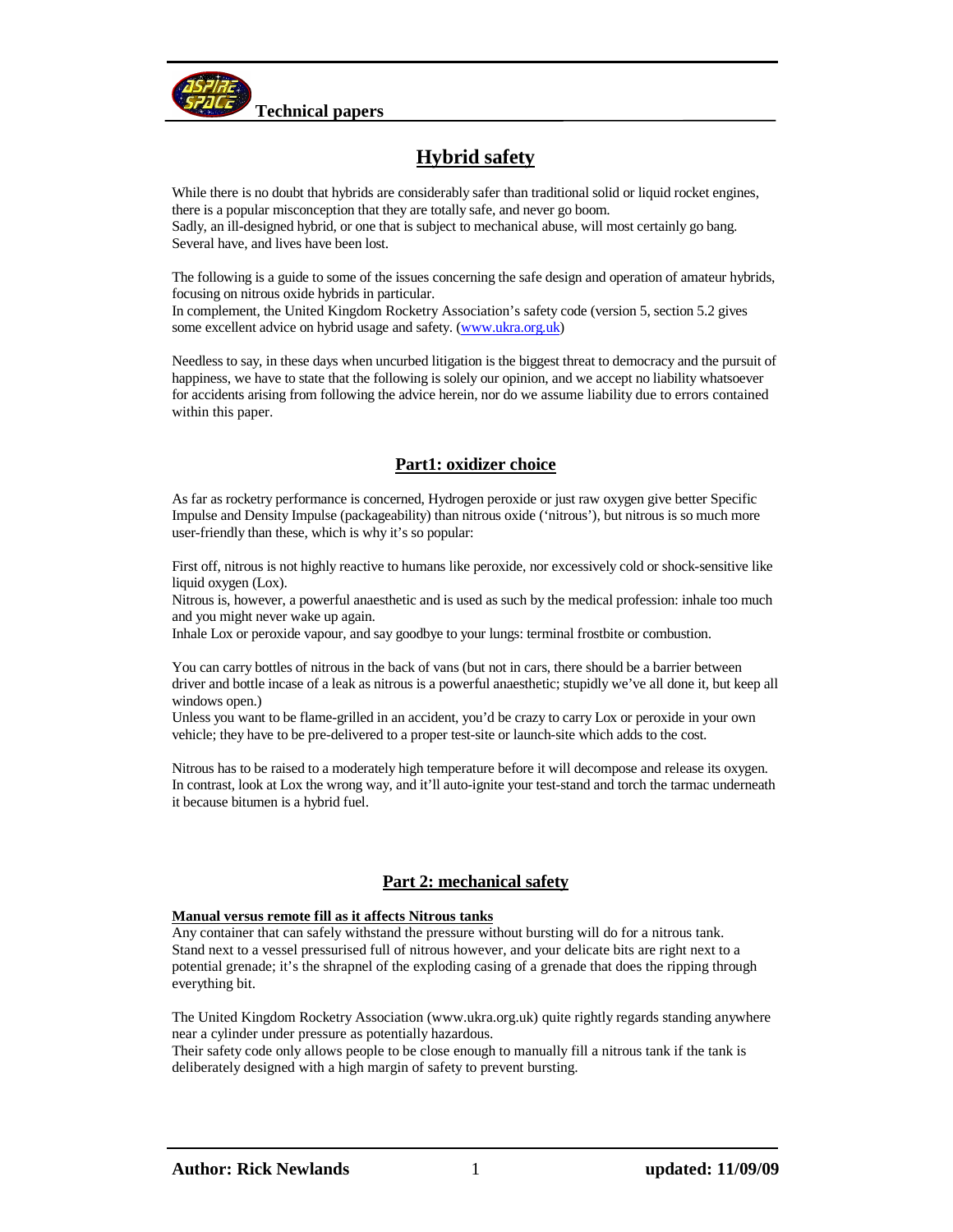

Commercial hybrids are available such as the Aerotech manually-filled hybrid system which has this kind of strengthened tank, but for experimental hybrids UKRA will rightly require sufficient proof of tests performed to verify the tank safety if anyone is to be near it. Remote-controlled filling of flight tanks is preferred.

## It doesn't really need saying, but **any homemade tank from a rocket that has suffered a recoverysystem failure needs re-tested**.

Aspire's smaller vehicles (FLARE, ADV2a, and ADV2c/Rickrock) utilise manual fill. Remote-filled systems allow the luxury of smaller tank safety margins, and so thinner-walled, lighter tanks, but the potential mass saving if using an ultra-thin tank is proportionately smaller as the vehicle diameter gets smaller.

For example, the number of fabric layers of a composite tank is an integer, it can't be a fractional number, so small composite tanks can't be made with an optimum composite thickness; they're overheavy.

Similarly, small aluminium tanks suffer minimum gauge problems, and over-proportionally large boltholes which raise stress.

A manual fill system is simpler to construct, but involves a higher level of design and testing of all tanks and plumbing that will be pressurised; safety of the filling crew is the prime consideration.

Obviously, you *can* safely be close to the massively overstrengthened tanks used to transport nitrous from the suppliers; they're properly engineered and manufactured to allow you to move nitrous around the country after all, and they're tough unless you drop them on their necks and break the valve off. Then you get a rocket alright.

Such a commercial container is safe enough to handle (though not idiot-proof) but is far too heavy to fly.

## Thin-wall aluminium tanks

So just how strong do nitrous tanks have to be to be *reasonably* safe to be near without being too heavy to launch?

Military missile-design literature recommends a design safety factor of *at least* 2.0 times expected internal pressure on pressure-vessels that are to be manually handled while they're pressurised. But this applies to a *production* tank; the fundamental point is that a batch of military production tanks have been **tested to destruction** to ensure that they really do burst at well over the 2.0 safety factor, and not a worrying 2.00001

Now we amateur groups don't tend to make batches of tanks, therefore we can't perform a suitable number of destruct tests.

Several rocketeers over the decades, making one-off tanks, have learnt *to their cost* that home-made thinwalled tanks, especially aluminium ones, need a burst safety-factor of at least **three** to handle the inevitable dings, scratches, and accidental alteration of the metal properties (typically inadvertant annealing) during manufacture.

Unexpected stress raisers can cause ally to rip apart at much lower *average* stresses than you bargained for, especially if you're brave enough to try welding the 6000 series aluminiums, as this locally kills their heat treatment which is what originally made them strong. They must be re-tempered.

So for manual filling, then Aspire's approach, based on the personal experiences and advice from engineers who make home-made tanks, is that you should **test** your hybrid's one-off tanks to ensure that they safely withstand **three times** the vapour-pressure of nitrous on a hot day without failure, or 3 times 60 Bar = **180 Bar**.

CO2 paintball-gun tanks, for example, are designed to be carried around during such adult tig-tag, bashed off trees, and people have sometimes fallen on them, without injury.

These tanks are all pre-tested to around *five* times nitrous pressure, and are stamped to say as much; so a bad batch will fail during factory testing well before reaching the shops.

So AspireSpace have been comfortable enough with manual filling of hybrids that use such paintball tanks, such as our highly successful FLARE and ADV2a vehicles.

Paintball tanks are a good safe choice, but they're somewhat overheavy.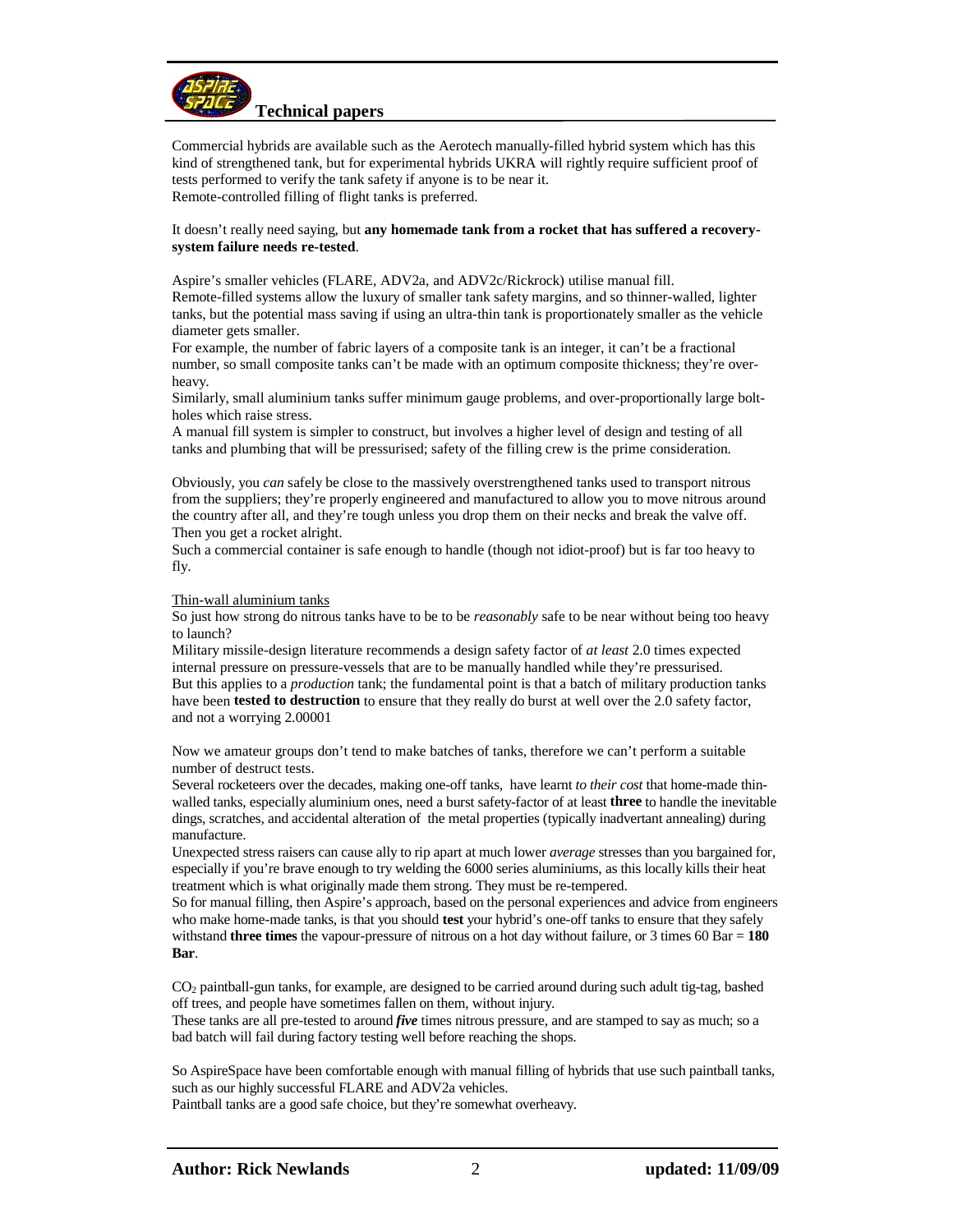

Also, most (Luxfer) paintball tanks use a 5/8ths-18 UNF internal thread on their necks; sourcing a suitable tap can be tricky.

#### Composite tanks

The general advice from composite manufacturers is that DIY home-made composite tanks have resulting properties that are far too variable from tank to tank to predict: **use remote filling only.**  More to the point, when composites are damaged, the ensuing micro-cracks are rarely visible on the surface, so the tank may rupture next time it's pressurised without any visible prior warning. If you treat your composite tank like eggs from the moment it's made, then throw it away after its first flight then maybe…

But the whole point of all the hassle of a composite tank is to go for absolute minimum tank mass, so there's absolutely no point in building a composite tank that isn't remote-filled.

Composite tanks need a separate internal liner because raw composite leaks, and can cause nitrous to 'explosively' decompose as we'll see in part 3. But even thin-wall aluminium liners are not thought to provide the whole structure with enough uniformity to allow anyone to be near one when pressurised. Plastic liners are lightweight, but you must ensure that the plastic is one that isn't a fuel or catalyst: using a polythene liner for example turns the tank into a potential hybrid if blowback of chamber gasses upstream occurs! Use the fluorocarbons such as PTFE or PET. Materials suitable for nitrous oxide are listed at the end of this paper.

#### **Tank testing**

No pressure-vessel, nomatter who or what company made it, is at all safe until it's been pressure-tested. Until somebody's tested it, don't use it.

If there's no information stamped on its base, or if some rocketeer who you know is bad at recoverysystems sells you a scarred and pitted second-hand tank, regard it as dangerous until you've tested it. Don't even assume that a tank specifically sold for nitrous hybrids will take full nitrous pressure; some are only designed to take the lower pressure that you get with a permanently-open vent-hole system.

Remember to test the tanks to the safety-margin that they'll need: at least 180 bar for any tanks you'll ever be near.

Many  $CO<sub>2</sub>$  fire extinguisher bottles are tough enough even to transport nitrous around in, but beware secondhand ones: test them first.

#### A safer testing method

The *only* safe (safer) way to test a high-pressure system is hydraulically: never use compressed gas or you're just making a gas-pressurised grenade again.

Buy a hydraulic hand-pump and some hydraulic jack-oil from an auto-store (such as Halfords or the like). Before pumping the tank up, make absolutely sure you've bled all the air out of the system (no bubbles) by separately filling the tank and pump completely full of oil before you connect them.

For safety, arrange to have at the very least a solid brick wall between you and the tank during testing, or preferably the corner of a building.

You don't need to be able to see the tank anyway: any leaks will show up as a steady drop in pressure on the hand-pump's pressure-gauge, their location revealed afterwards as a green stain on fresh newspaper.

And if the tank bursts, the loud splurt of a soggy explosion sounds exactly like an enormous aquajet going off.

Bits of burst tank won't go very far under fluid pressure, because fluids can't store energy in compression nearly so well as gasses, but jack-oil is impressively messy: the whole area gets slimed.

Make sure nobody else can wander into the danger area while you're testing, and take extra precautions if you're testing a large tank.

After testing is finished, **thoroughly clean the inside of the tank because jack oil is a fuel.** Cleaning procedures are covered in part 3.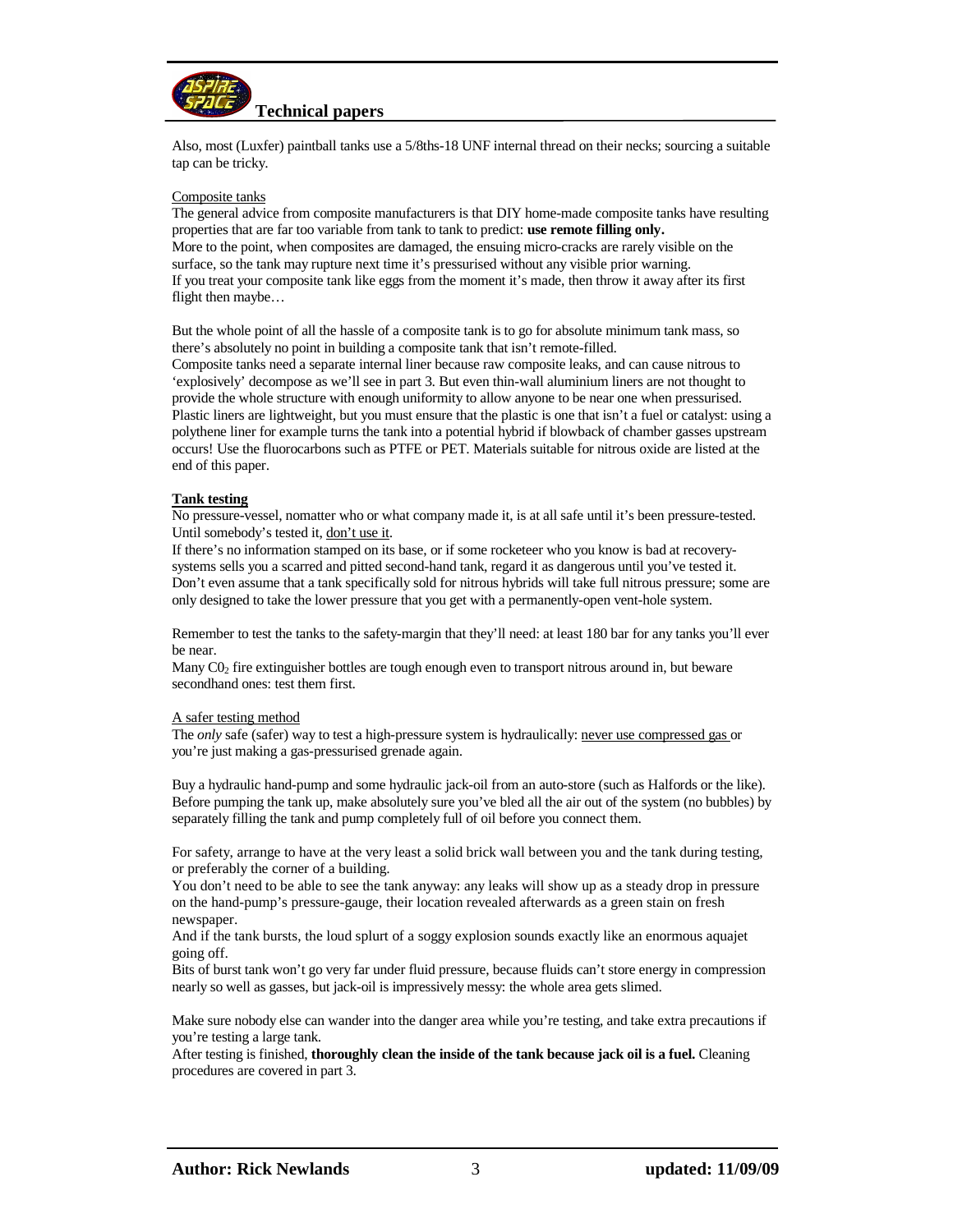

## **Remote fill systems**

Sadly, tanks that can *safely* withstand 3 times nitrous pressure can be too heavy for some vehicles. If this is the case, then you should resort to developing a safe remote-filling system.

If nobody's ever going to be near a tank while it's pressurised, i.e. only remote filling and dumping throughout the whole life of the tank, then the safety-factor on burst can be 1.0001, or however lucky your rocket is feeling.

1.5 times the expected nitrous pressure is a reasonable remote-fill margin for a reusable tank, but pressurise the tank and plumbing a few times to this 90 Bar before first flight to be sure.

#### Pre-launch and aborts

Remote-fill systems must be designed to fail-safe, i.e. will empty the run-tank if electrical or pneumatic/hydraulic power is lost.

Otherwise, excepting a sniper, there's no way to depressurise a remote-fill tank if the remote-fill system dies and the hybrid didn't launch.

You can't approach the pad without serious risk to yourself, so the pad could be out of bounds until the pressure lowers the following winter!

The simplest approach is the one commonly used; the vent-hole's secondary function is a deliberate leak to slowly lower the tank pressure in the event of an abort.

A deliberate leak is a good idea even on a vent-free system, and the time it takes to depressurise the tank is entirely up to you. (Evacuate the pad for an hour though, and the RSO may become displeased!)

Below 20 Bar as read on a pressure-gauge through binoculars, gives the required safety factor of 3 again on the original 60 Bar, and you can then approach the pad.

For safety, vent all remaining nitrous in an aborted fill, and wait 15 minutes before re-filling otherwise the tank will be excessively cold and thrust will be lost (see our physics of nitrous oxide article).

#### **Launch**

The remote-filling mechanism absolutely must disconnect from the rocket at or before launch, otherwise half the pad gets carried aloft and the rocket vehicle crashes.

Following the advice of NASA literature on remote disconnection systems, consider backup mechanisms incase the primary disconnection mechanism jams.

Too many backups decrease reliability (the KISS principle) but *one* backup increases reliability greatly.

For example, if the tie-down strap on the commercial Hypertech system breaks or wasn't installed properly, then the backup is that the fill-line burns through almost instantly, before the rocket has left the pad.

The Reaction Research Society has launched rockets using an ingenious re-rig of a standard hydraulic quick-disconnect coupling:

The coupling's release-collar is tied to a stake in the ground, and the male part is fixed into the rocket pointing aft.

When the rocket pulls upward on the coupling at launch, the lanyard tied to the release-collar goes taut and the coupling disconnects automatically.

This is a good design for the backup release, which Aspire have adopted as ADV2b's backup disconnect.

Note that some couplings can't be disconnected before de-pressurising the line.

#### **Hydraulic overpressure, the headspace**

Pick up any fresh bottle of camping-gas or  $CO<sub>2</sub>$  and give it a gentle shake; the sound of waves sloshing inside reveals that the bottle hasn't been completely filled with liquid, there's obviously a small amount of gas in there as well.

This small 'head space' of gas is in there for a purpose, because after filling, the liquid's density will change with any future changes in temperature.

Infact just-subcritical fluids like nitrous,  $CO<sub>2</sub>$ , or butane can change density rather a lot with temperature if they're around room temperature.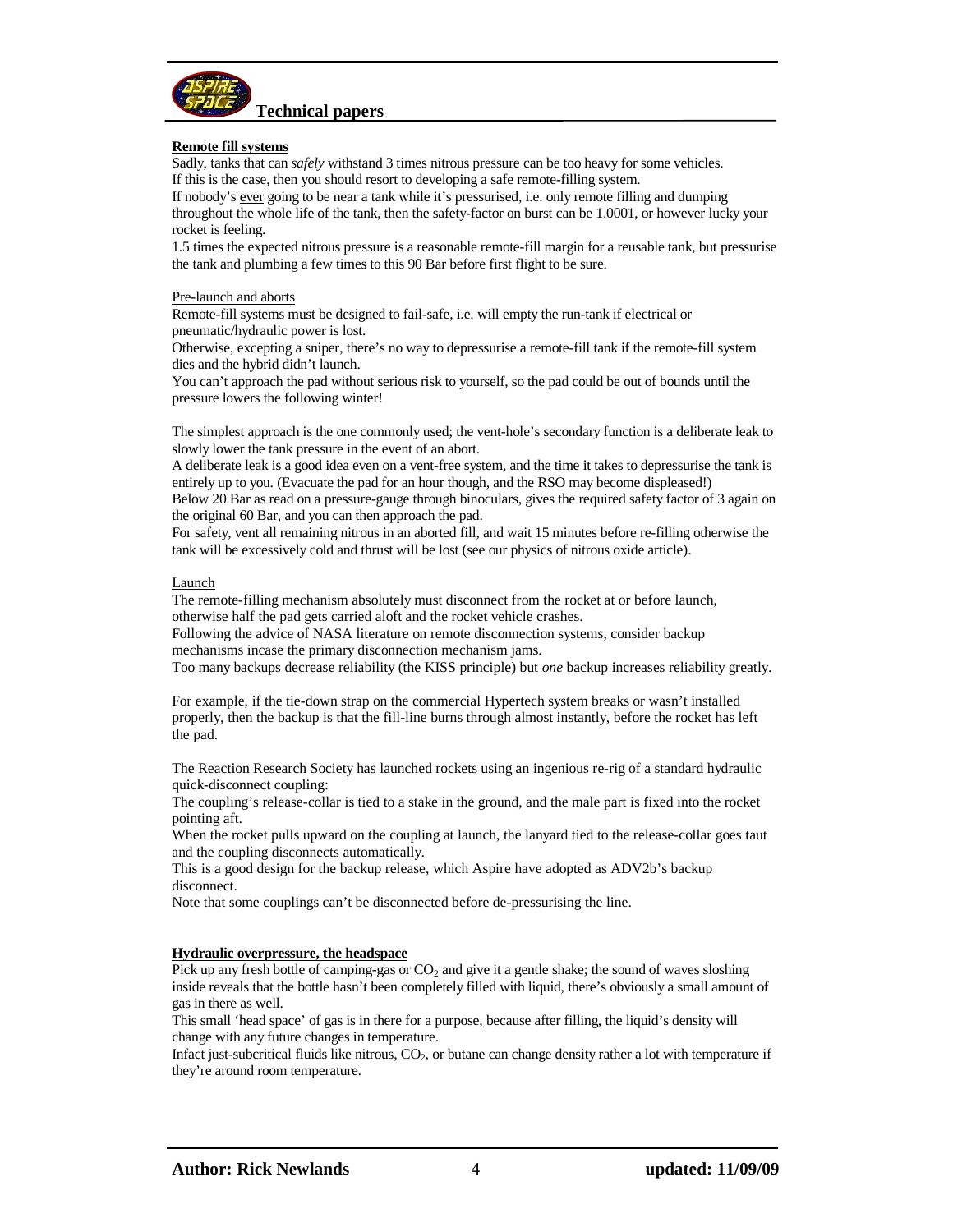

The danger is that if the temperature increases, the liquid density will drop (see our physics of nitrous article).

If the tank was completely full of liquid, then the tank's fixed volume now won't be enough to contain the mass of liquid as it expands. (i.e. increases its volume)

If the tank is stoppered, the liquid will then self-pressurise.

Liquids don't compress easily, so the ensuing hydraulic self-pressure can often be enough to burst the tank, or any closed-off feed plumbing downstream of the tank.

To prevent such an accidental hydraulic overpressure, then just as in nature's design of the egg, a small percentage of the tank volume is deliberately left free of liquid to allow for expansion with temperature. This gas pocket can then compress to absorb reasonable volume changes without overpressuring the tank. (Seriously large run-tanks benefit from either a relief-valve, which is a commercial safety valve designed to open at a set over-pressure, or a commercial burst-disk that is designed to burst at a set over-pressure.)

This 'head space' of gas is often created by situating a vent-pipe a little way below the top of the tank, so that the liquid never fills above the level of the vent (see our physics of nitrous oxide article).

As every excess gram of run-tank matters, what is a reasonable minimum volume of head-space? Using tables of nitrous properties with temperature (Ref. 1) the Aspire run-tanks are designed to absorb the liquid expansion caused by a 10 degree C increase in nitrous temperature after the vent is closed at the nominally British climate's 15 degrees C.

This requires a 12% ullage (12% of the tank volume is vapour) which reduces to 0.7% at 25 degrees C. In practice, we use 13% to 15% depending on how accurately we know the tank internal geometry. (See our physics of nitrous oxide article for the required calculation.)

## **Leaks:**

Leaks show up in any pipe-joints carrying the liquid phase of nitrous as regions covered in ice; the nitrous sucks heat out of the atmosphere as it leaks out to atmospheric pressure and vaporises (see our physics of nitrous oxide article), freezing the water-vapour in the air around the leak. It'll freeze your hands or face too if they're near a leak: **wear goggles and gloves when you work with nitrous.** 

## **Cryopumping (sort of)**

As the first syllable suggests, this pitfall should only occur at cryogenic temperatures such as when you use Lox, but it caused the demise of our first nitrous hybrid Rickrock flight (ADV2c), so is worth mentioning.

Rickrock 1's manual-fill system used a manual vent-valve, this was a simple banjo-bolt that was screwed shut after filling.

On this occasion, we didn't realise that it had frozen partly open due to a phenomenon akin to cryopumping up the threads of the bolt during a pause in the filling operation.

This caused a leak that slowly lowered the run-tank pressure, and Rickrock 1 sailed away on a low, flat trajectory that broke the recovery system due to too high an apogee airspeed.

Cryopumping occurs when the metal of some cavity is chilled by cold fluid in contact with it. The cold reduces the local pressure, and increases the density, of the air in the cavity, and so more air flows into the cavity from outside.

Despite any previous purging of the cavity by inert gas, this air flowing in from outside contains watervapour, which freezes on contact with the cold wall.

Although the term cryopumping implies cryogenic temperatures, vaporising nitrous will also chill metal components sufficiently for this to occur.

We've since redesigned the vent-valve for Rickrock 2.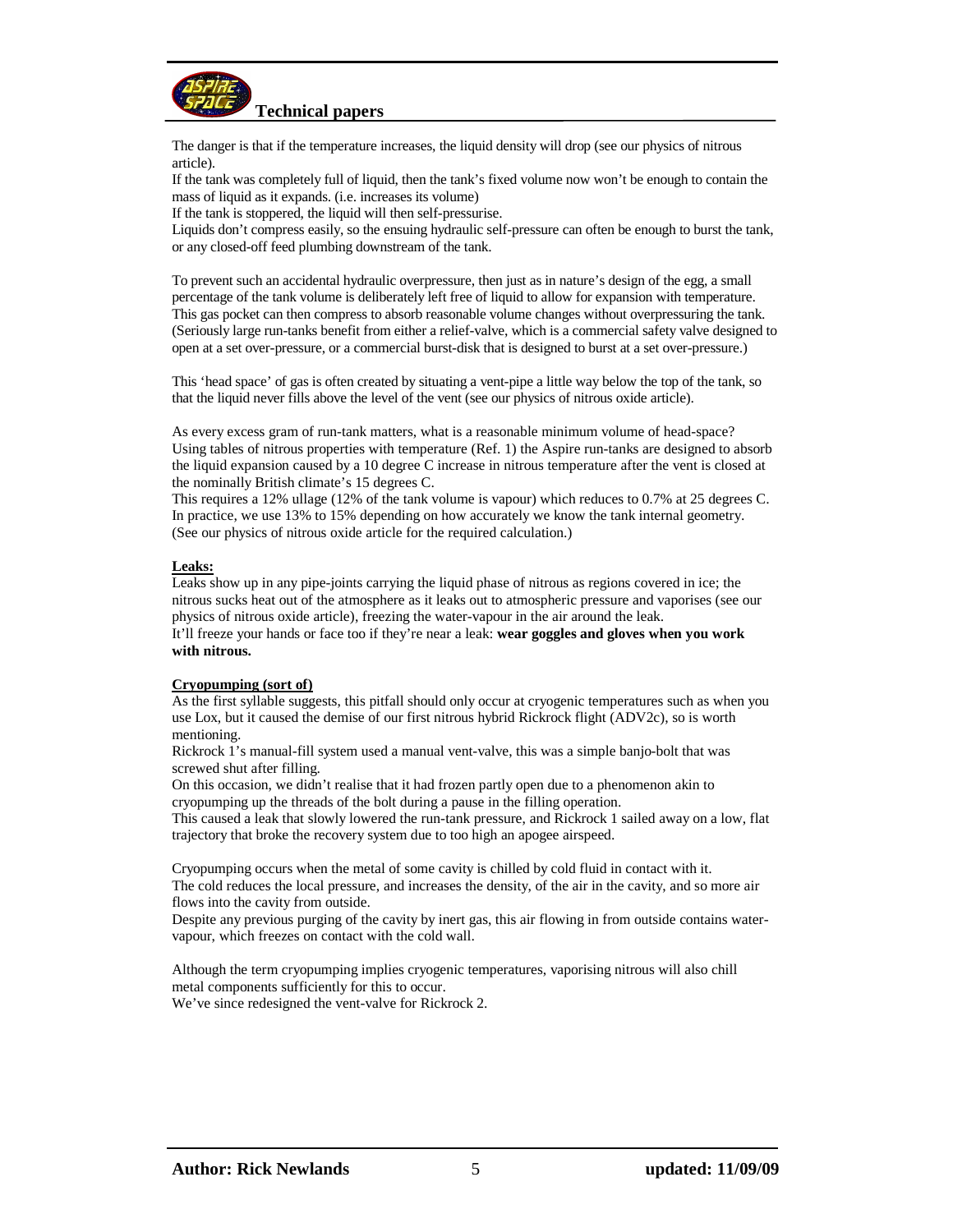

# **Part 3: Nitrous oxide decomposition hazards**

## The day the hybrid world changed

On the 26<sup>th</sup> July 2007 a terrible accident occurred at Scaled Composites' hybrid test site in the USA. Three of our fellow hybrid rocketeers died when a very large flight-weight run tank of nitrous exploded, and they were all too close to the tank when it happened.

This accident sent shockwaves around the world; many amateur rocketry groups became scared of nitrous and either halted their research or switched to a different oxidiser.

After the accident, research and evidence was uncovered which showed that nitrous has a dark side to its nature that we were unaware of. A lot of this research was done years before the Scaled explosion; it would have been nice if those researchers and 'professional' rocketeers could have been bothered to pass on their findings to Scaled and to us *before* the accident.

But I think the world has over-reacted to the Scaled accident. Now that we have more knowledge of nitrous we simply have to incorporate the new findings into our hybrid designs. There's no need to demonise nitrous; it's still one of the safest rocketry oxidisers.

## What happened?

So what exactly happened at Scaled? The complete answer may never be known for sure, but there are several theories.

The facts are that a large composite tank had been filled with nitrous in preparation for a flow test of the hybrid injector. This test was cold: there was to be no ignition of the motor. Either just before or during the flow test, a large portion of the nitrous spontaneously decomposed into nitrogen and oxygen gas, with a large release of heat from the decomposition (the casualties suffered severe burns) that raised the run tank pressure. This overpressurised the run tank, and as there were no pressure relief devices on the tank such as a burst disc or pressure relief valve, the tank burst.

Although a lot of damage then occurred to the test area, it was significantly less damage than would have occurred had there been a detonation of the nitrous. The definition of a detonation is that the flame front spreads through the nitrous at supersonic speed. In fact no evidence has yet been uncovered to suggest that nitrous will detonate.

The data suggests that spontaneous decomposition can occur, spreading through the nitrous at a rapid pace, but significantly slower than a typical fuel-air deflagration.

It appears that only the nitrous vapour is the culprit, liquid nitrous doesn't appear to support continued decomposition because the surrounding liquid soaks the heat out of the reaction (this is called quenching): all attempts in the literature to ignite liquid nitrous have failed.

I reckon that the damage at Scaled was caused by a BLEVE event.

This stands for Boiling Liquid Expanding Vapour Explosion.

When the nitrous vapour decomposed and ruptured the tank, the tank pressure suddenly dropped to the pressure of the atmosphere outside the tank. This caused all of the liquid nitrous to flash-boil into vapour, expanding enormously in the process.

This expansion provided the energy for propagation of further cracks in the tank wall (shrapnelling) and then propulsion of these fragments of tank at very high velocity.

The expansion was further enhanced by a greater number of moles in the decomposed gasses and their increased compressibility factor (a so-called 'real' gas effect).

As this was happening, the now greatly increased amount of nitrous vapour decomposed, causing a release of heat which caused further gas expansion.

Complete decomposition of the nitrous in a run tank will theoretically cause a 20 times increase in pressure, though the tank will have burst long before reaching that pressure.

The key question is, what caused the nitrous vapour to decompose?

It turns out that nitrous is a good solvent. The Scaled run tank used a composite tank liner, so bare composite resin was in contact with the nitrous, as well as the waxy deposits that you get on the surface of composites. This became the fuel, or possibly the catalyst, for the decomposition. Plastic saturated with nitrous can decompose 'explosively' when ignition energy is provided.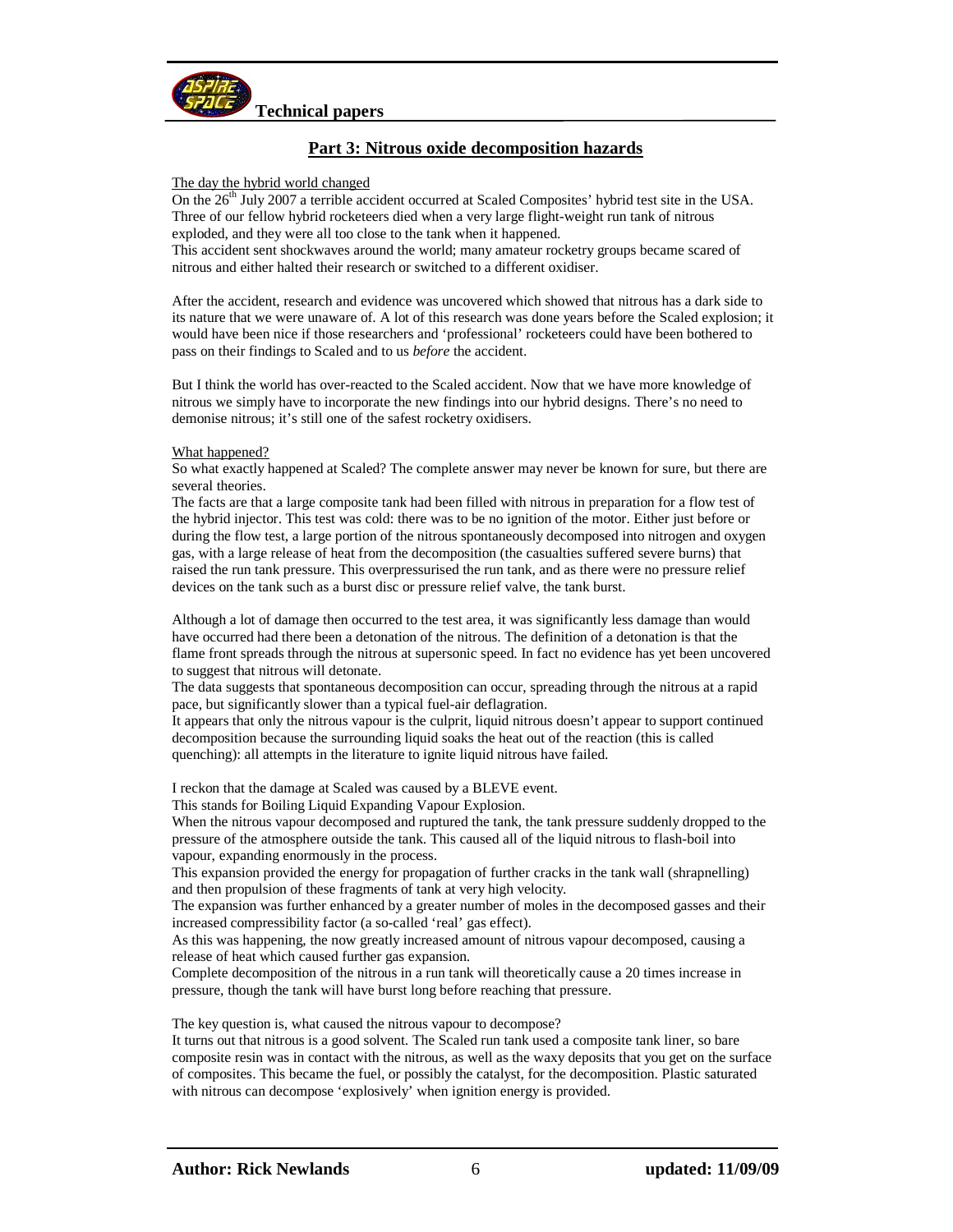

## Static discharge

What provided the ignition energy?

It was a hot (38 degrees C), very dry day in the desert test area that day, which is conducive to the buildup of static electricity. Our nitrous hybrids typically have metal tanks and combustion chambers, so they're earthed when in contact with our metal test-stands. But the Scaled hybrid had a composite tank and chamber. Assuming that the injector plate was metal, then this could have built up a large static charge as the nitrous flowed through it. The electrical conductivity of nitrous is low enough that with flowing nitrous it is theoretically possible to produce a large enough static discharge to initiate decomposition.

As liquid nitrous flows through an injector, nitrous vapour appears. This vapour can be easily ignited by an electric spark at typical tank pressures, and even a very feeble spark will do it (0.14 joule). One rocketeer from Arocket recounts: "I can tell you from personal experience that a big spark will set off nitrous."

## Scale effect

Another issue with the Scaled (sic) hybrid was its large size; probably the largest nitrous hybrid ever tested.

As hybrids get larger, the decomposition hazard increases with increasing system scale due to tank wall surface-to-internal volume scaling.

And there's the quenching effect: the radius of the feed pipes of many of our small amateur hybrids are smaller than the quenching distance. This is a size (around 7 mm for pressurised nitrous, though it changes with pressure) below which the metal walls of the pipe are near enough to soak up any rouge heat energy from decomposition, stopping the reaction dead.

In Ref. 8, the researchers could only get nitrous vapour to sustain a reaction in a  $\frac{1}{2}$  inch diameter (12.7) millimetre radius) metal pipe by heating it prior to ignition (204 degrees C and 55 Bar). In a 1-inch pipe and larger, there was no quenching at typical nitrous pressures.

## **Rocketry use of nitrous**

Nitrous has many uses, from medical anaesthetic to dispensing whipped cream, and it's been used for over 100 years. There have been very few accidents. (Excepting the poor souls who's colons exploded during surgery due to catalytic decomposition of nitrous anaesthetic reacting with intestinal chemicals. Farted out of existence is a sad way to go.)

But the rocketry use of nitrous is a new thing, we're still in the learning phase.

Rocket propulsion is unique in that large quantities of nitrous are stored at room temperature in thinwalled flight-weight tanks.

The combustion chamber is closely coupled to the run tank. This is a significant source for ignition which does not exist in other applications.

Nitrous oxide can be safely handled in extreme conditions in the liquid state, but hazards exist in the vapour state at elevated temperatures and/or pressures.

The release of thermal energy is by exothermic molecular decomposition; this has a handy side-effect in that it helps motor combustion stability.

There is a large energy release upon decomposition, about double that produced by an equivalent weight of TNT.

Despite its potential decomposition hazard, if handled properly, nitrous is one of the safest rocketry oxidisers.

To minimise the risk of decomposition, SpaceDev stores its nitrous in liquid form at –18 degrees C (zero degrees F).

Let's look at the hazards:

## **Contamination**

The presence of even a small amount of fuel or catalyst material in tanks and feed plumbing can greatly reduce the energy threshold required for initiation of nitrous decomposition.

A mixture of nitrous and 9% hydrocarbon (ethanol) initially at only 40 degrees C exploded in a lab.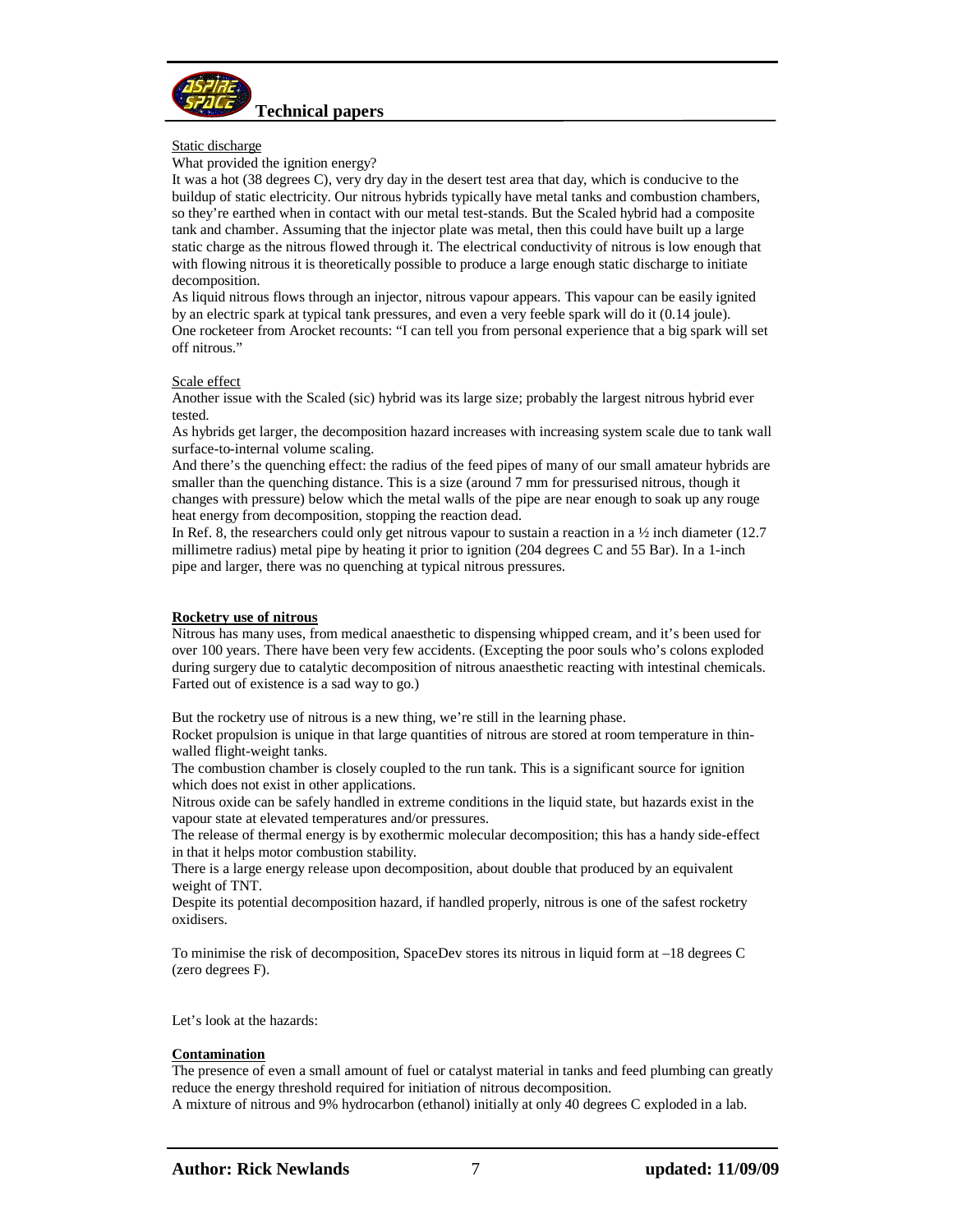

I've listed compatible and non-compatible materials at the end of this paper, though an awful lot of materials have still to be tested: if you google on nitrous material compatibility you'll find that most of the websites are way behind the current research.

The way to deal with contamination issues is to give the system a damn good clean; equipment must be thoroughly degreased before use.

Professional rocketeers working on manned nitrous hybrid systems have, in my view, been forced to go completely overboard on their cleaning since the Scaled accident. They're using the strict procedures used for *oxygen* rocket systems. If you're going to all the bother of full oxygen cleanliness, you might as well use oxygen in your hybrid as it'll give you a higher specific impulse.

Here's one of their 4-step cleaning procedures; it goes beyond the procedure we at Aspire use on our H20 *Lox* hybrid:

- Dust and loose contaminants removed by scrubbing, then cleaned with oxygen cleaner, then rinsed in water.
- Ultrasonic cleaning.
- Rinse and soak in de-ionised water 3 times to remove oxygen cleaning agent.
- Dry the parts with nitrogen.
- Inspect cleaned parts, re-clean if fail:
- Visual inspection looking for loose contaminants or grease.
- Wipe with a white lint-free cloth (check that the cloth remains clean).
- Ultraviolet lamp inspection.
- Store all cleaned parts in sealed plastic bags and re-inspect just prior to assembly.

In my personal opinion, an adequate cleaning procedure for us amateur nitrous rocketeers is to wash your run tank and feed plumbing in 'trike' (old-style dry-cleaning fluid) or chloroform, then acetone, then rinse with good clear Highland water. (Okay, so trike is frowned upon because it damages the ozone layer, but there's *nothing* that beats it for cleaning.)

Bear in mind that thousands of grubby HPR nitrous hybrids get assembled in muddy fields and lobbed skyward without incident, though the quenching size might be saving them.

#### Incompatible grease

Although a properly installed O-ring in a properly designed groove will seal perfectly when dry, it's become an amateur and HPR rocketry habit to smear some grease around the O-ring, primarily to give a sacrificial heat-proof coating.

## **There have been several instances of people reaching for their solid rocketry supply of petroleum jelly/vaseline and smearing nitrous hybrid engine O-rings with it.**

A little thought reveals that such grease is a fuel, whilst the nitrous is an oxidiser: sure enough **their hybrids blew up upon ignition.** 

**Use only oxidiser-compatible greases:** these fluorocarbon greases can be bought from SCUBA diving suppliers or rocketry vendors.

## **Adiabatic compression**

This is also called 'water hammer' (even though there's no water), and until recently we all thought it only occurred with pure high-pressure oxygen (gox). Aspirespace had to design against it for our H20 Lox hybrid.

What happens is that if a run valve is opened suddenly, gox rushes down the feed pipe until it hits another shut valve or obstruction such as the injector. The gox's momentum piles it up against the shut valve, and the temperature rises purely because of the compression. This self-heating can reach the ignition temperature of the pipework, and start a fire.

In nitrous' case, the self-heating can reach its auto-decomposition temperature.

Here's a note from XCOR: "We had a few milligrams of fuel in a Snaptite valve which we didn't know about; we had some nitrous in it as well, and we hit it with a water hammer. Adiabatic heating made the fuel/nitrous mix diesel, and that was enough, in that small space, to set off the nitrous. The result was a very loud CRACK! and a thoroughly ruined Snaptite valve."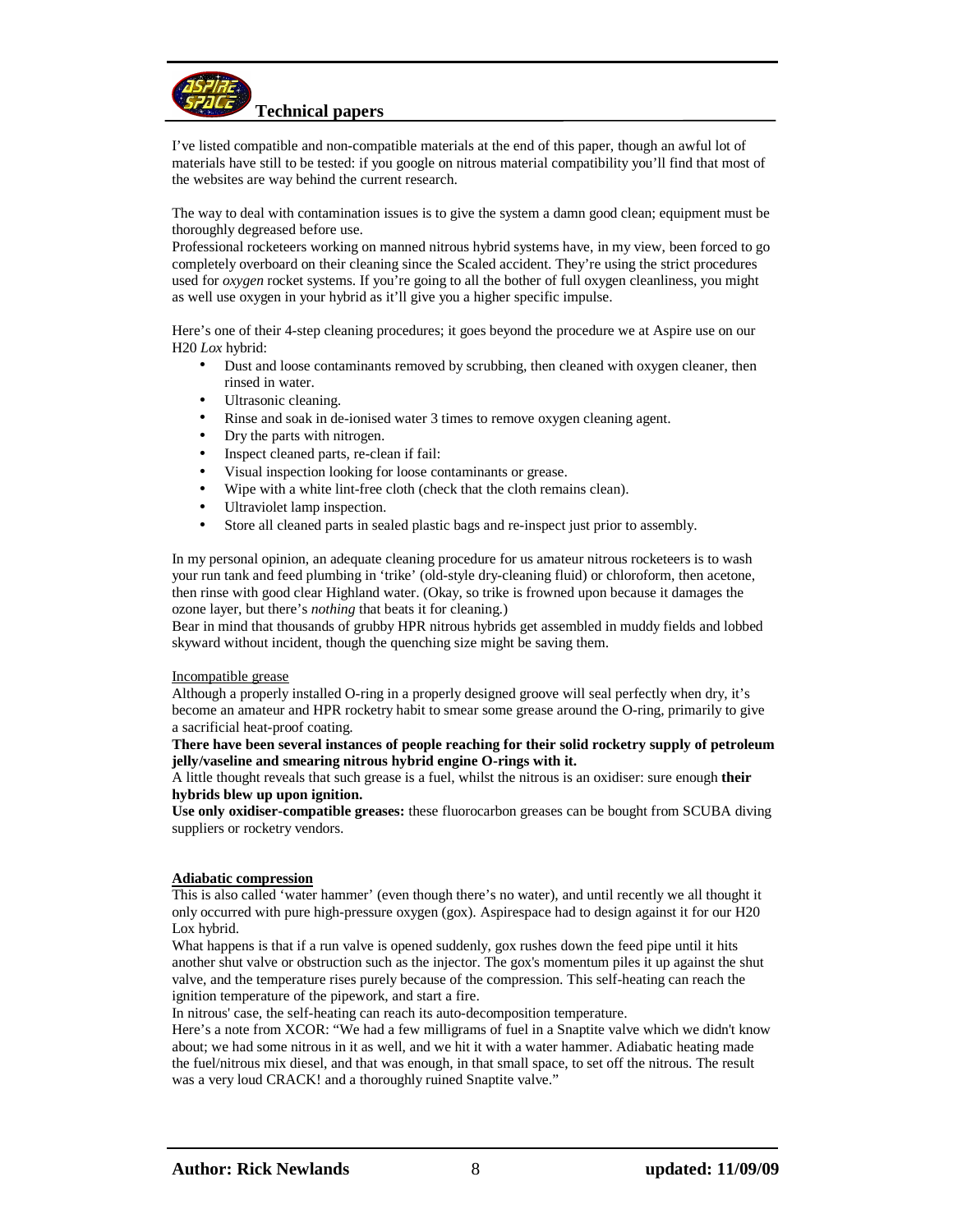

The way to prevent adiabatic compression is to avoid sudden rushes of oxidiser: open run valves slowly and reduce the deadspace downstream of valves: dead volumes in the feed lines (e.g. a tee fitting) are prone to adiabatic compression.

Reduce the pressurisation rate of your run-tank as you fill it to no more than 20 psi per second (Ref. 10) to avoid adiabatic compression. The way to do this is to reduce the diameter of both your fill pipe and your tank vent.

Bruno Berger at the Swiss Propulsion Laboratory (Ref. 11) understandably worries about imploding cavitation bubbles of nitrous vapour, because when they implode, they can generate very high temperatures.

As the liquid nitrous flows down the feed pipe between tank and injector its pressure drops, which causes some of the liquid to flash into vapour (2-phase flow) causing lots of little vapour bubbles. If you get an adiabatic compression in the feed line or at the injector, these bubbles could implode. If there are enough of them imploding then the froth could generate decomposition energy faster than the liquid nitrous can quench it, leading to the feed pipe overpressurising (blows up).

## **Reverse flow**

This is thought to be the main hazard to nitrous hybrids, the most likely hazard to occur. There are two different times when this could occur: before the liquid nitrous has run out, and after when there is only vapour left in the system.

Taking the before case first:

## Terminal flatulence

We all want the highest chamber pressure to get the biggest specific impulse; as close to the tank pressure as possible, but there's a practical limit.

A common trend is to use too large a hole/holes for the injector, in order to minimise the pressure-drop across it, but this is a very dangerous practice.

The pressure drop is there partly to prevent very hot combustion chamber gasses having the potential to flow back upstream into the feed system or tank if there is a chamber pressure pulse. Too low a pressure drop across the injector encourages such audible forward-reverse flow oscillations in the chamber:

**Screaming hybrids are NOT cool, they're dangerous: hot gasses could get back into the feed system and decompose the nitrous there, blowing up the feed pipework and starting a fire.**  Use a smaller orifice size to get the chamber oscillations under control.

Ref. 2, in line with most injector design practices, advises a pressure drop across the injector of 20 percent of the chamber pressure at the end of the burn (when the liquid has just run out) when the tank pressure is at its lowest.

On a particularly cold day in the UK (i.e. a low tank pressure), a commercial hybrid with too large an injector orifice (causing too low an injector pressure drop) went boom.

The Space Propulsion Group have had several nitrous hybrid feed pipe explosions while still with liquid in the tank, believed to be caused by reverse flow into the feed system.

For example, at the end of the burn, our Aspire nitrous tanks are at about 36 Bar, so we tune the nozzle throat size so that the chamber pressure is no higher than 30 Bar at the end of the burn as 30 Bar times  $(100+20)$  percent = 36 Bar

The injector pressure drop is therefore  $36 - 30 = 6$  Bar

Firstly, make sure that the upstream feed pipe (between run tank and injector) is suitably wide enough (large enough cross-sectional area *Apipe*) that the flow velocity within it is less than 10 metres/second (i.e. effectively stagnant) to minimise pressure losses in this pipe, otherwise you'll get an unwanted pressure drop along the pipe which reduces the injector pressure drop.

To check the flow velocity use: *pipe nitrous A*  $v = \frac{\dot{m}}{2}$ .<br>K  $=\frac{m_{nitrous}}{4}$  (The mass continuity equation)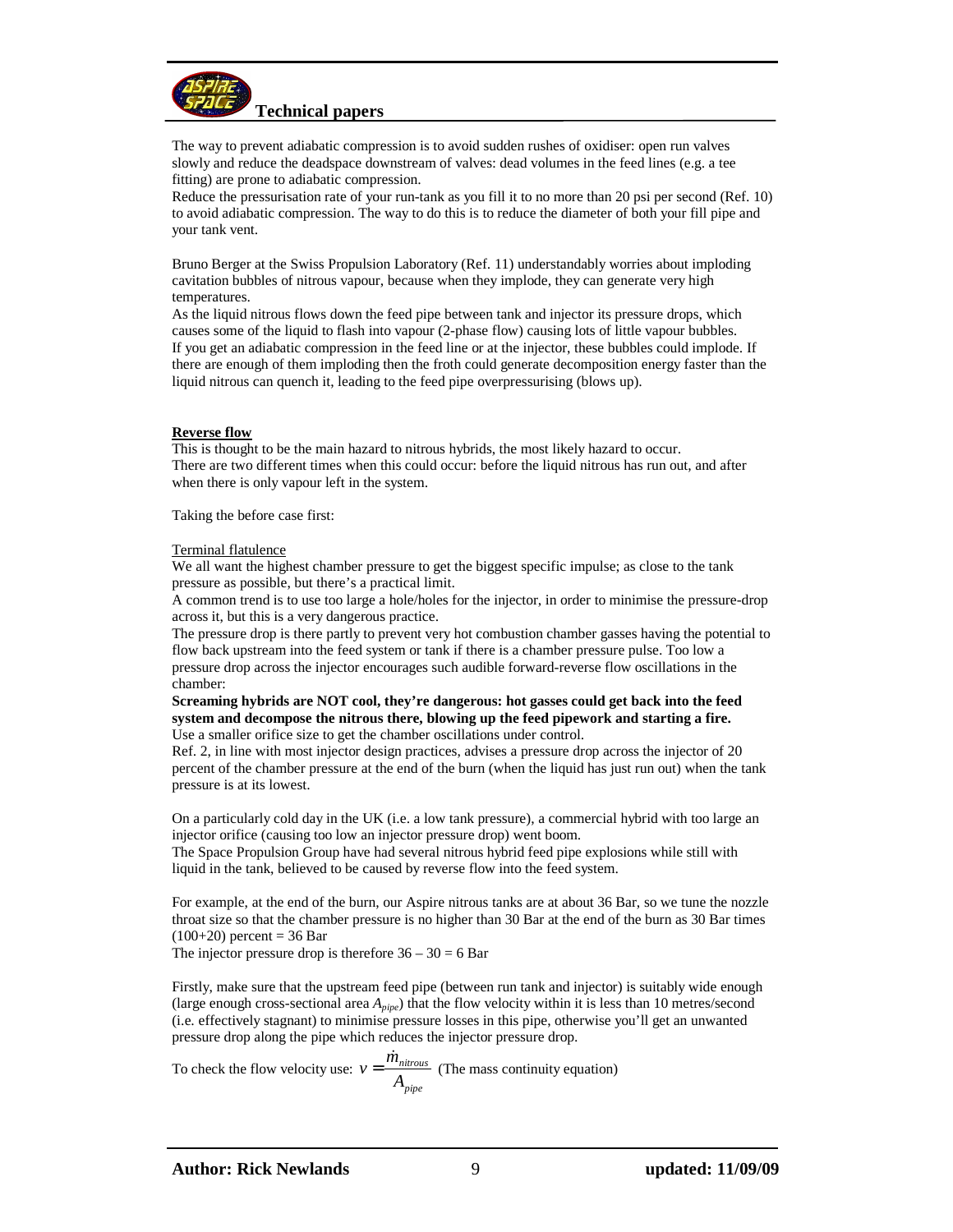

Then use the following equation to design the number of orifices required by the injector:

$$
n = \frac{\dot{m}_{nitrous}}{A_{\text{orifice}}} \sqrt{\frac{K}{2\rho_{nitrous} \Delta P}}
$$
 (from the continuity equation inserted into Bernouli's equation)

Where *n* is the number of orifices,  $\dot{m}_{n \text{irrows}}$  is the nitrous mass flow rate in kg/sec,  $A_{\text{orifice}}$  is the internal cross-sectional area of one orifice (metres<sup>2</sup>), the liquid nitrous density  $\rho$  might be around 880 kg/m<sup>3</sup> at the end of the burn, and  $\Delta P$  is the injector pressure drop (Pascals) at the end of the burn. We've experimentally determined the energy loss constant *K* for nitrous to be approximately 2.0 as the nitrous partially vaporises within a sharp-edged injector orifice. (Length of the orifice divided by its diameter is around 4)

## Flashback through vapour

Flashback of hot chamber gasses into the nitrous vapour after all the liquid has run out is thought to be a greater hazard (Ref.9) than before the liquid runs out. This is because there's much more vapour in the feed system, and this vapour goes all the way up and into the tank, so the tank can go boom too. Hybrids have exploded when the liquid nitrous has run out, and a chamber pressure spike has reversed the flow.

Here's a picture of the remains of a run tank (thanks to Troy from Arocket) after a flashback event at the end of a run resulted in an explosion of the vapour from within the tank:

Another way to blow up the feed system is to let hot igniter gas back-flow through the injector. Don't let this happen.

## **Inadvertent liquid engine, a hard start:**

One of the biggest bangs of recent years in the UK professional (defined as getting paid for it) rocketry field occurred when a nitrous hybrid engine accidently became a liquid engine, and then blew up.

The nitrous **must not** be in liquid form once it's inside the combustion-chamber because of the danger of it pooling in corners of the motor; molten plastic fuel may be pooling in the same corner. In this case, the nitrous was injected tangentially into the chamber instead of axially for several promising technical reasons, but centrifugal effects re-compressed the nitrous, and at the higher pressure it reverted into a liquid again. A design oversight allowed molten plastic to occupy the same area, and it did the classic liquid-engine 'hard start' upon ignition.

This bang was compounded by the fact that the feeble igniter was situated at the nozzle instead of where you aught to put it: close to the injector, so the chamber could happily fill with unburnt nitrous.

One way to fill the chamber with liquid is to use too large an injector orifice, with its resultant too low a pressure drop. This could keep the nitrous from vapourising properly.

Arocket have seen "a very scary explosion of a thin-walled steel nitrous oxide tank due to a hard start with a paraffin hybrid. When the pyro (run) valve failed, a much larger volume of nitrous entered the preheated, flame-filled combustion chamber, and decomposed. Bits of combustion chamber went everywhere; we never found the injector."

Pacific Rocket Society, Black rock desert, November 1995: a fill line leaks inside the combustion chamber, saturating the HTPB fuel with nitrous. Upon ignition the chamber blows up.

## **Warming the run tank**

On cold days, the run tank has to be heated in order to get the nitrous pressure up (see our 'physics of nitrous oxide' paper).

It goes without saying that care has to be taken to avoid hot-spots that could decompose the nitrous. If you're using an electrical tank heater, don't let it overheat.

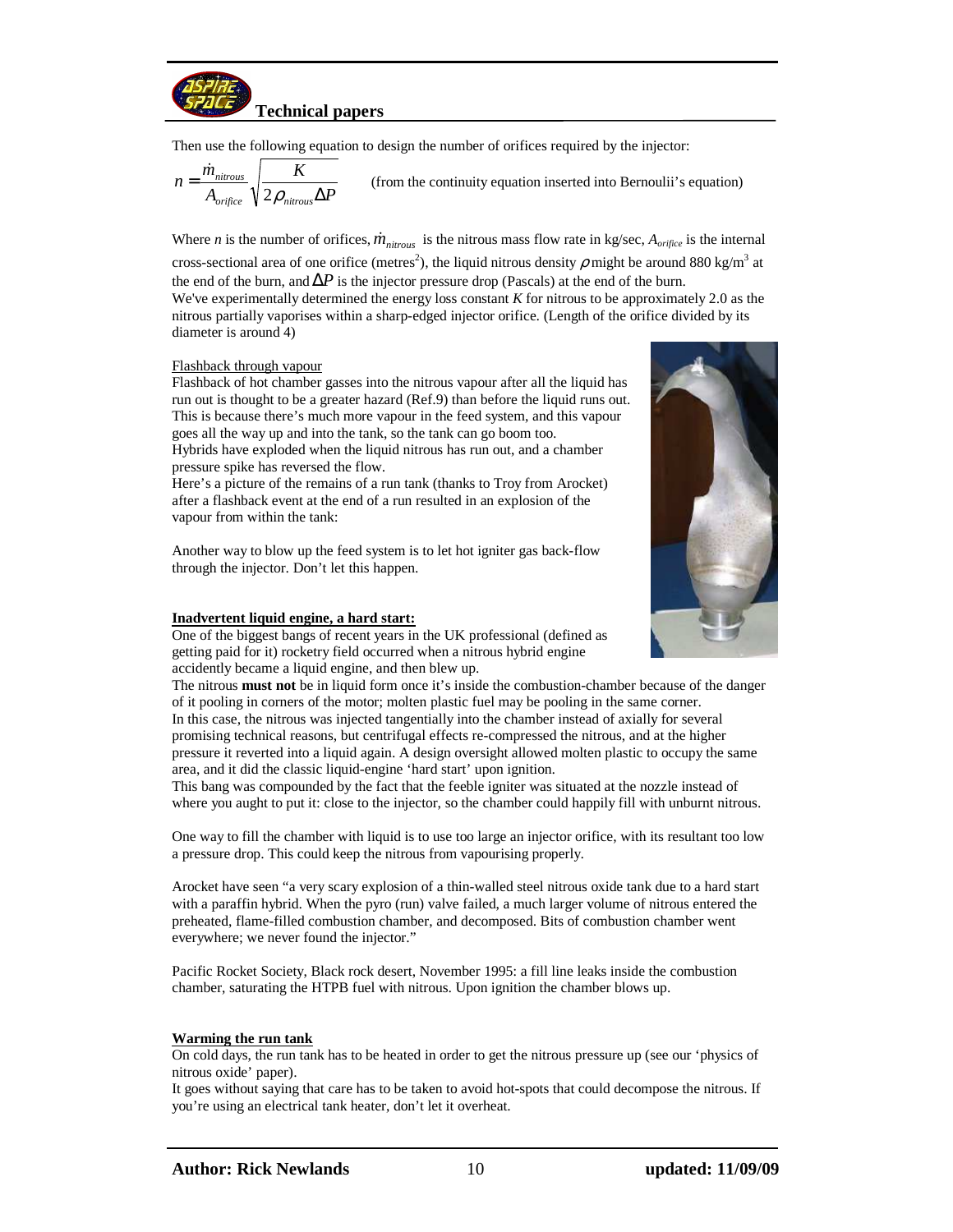

Hot-spots within heat exchangers have been found to set off nitrous: use a heat exchanger coil with a uniform wall temperature such as a coil submerged in a water bath to warm nitrous.

Now that we know the hazards, what can be done about them?

## **The decomposition process**

Know thine enemy: it's instructive to review the decomposition process. See Ref. 9 for a very detailed theoretical model, the results of which are summarised below:

Nitrous decomposition is a marginal reaction with just enough heat released to sustain itself. It is easily quenched: either nearby metal pipe walls or a dilutent gas added to the vapour act to absorb heat and quench the reaction.

The decomposition rate of nitrous vapour is 6 orders of magnitude slower than peroxide decomposition, making it a safer oxidiser: it's less sensitive. This abnormally low reaction rate is partly caused by "the non-adiabatic spin-forbidden transition elementary unimolecular decomposition process" (it's a quantum thing: I don't understand a word of it either!)

All attempts in the literature to ignite liquid nitrous have failed (unlike liquid peroxide).

Small concentrations of dilutent gas added to the nitrous vapour increase the ignition energy of the vapour, making the mixture extremely difficult to ignite at dilution levels greater than 30%. Adding extra gas to the run tank is sometimes called 'supercharging', and has the side effects of raising the tank pressure slightly, and reducing the tendency for 2-phase flow in the feed system.

Reference 9 defines two distinct modes of nitrous decomposition:

## Local thermal ignition

This is regarded as the most common mode/ greatest hazard expected in nitrous rocketry, since it requires only small localised quantities of thermal energy. This starts a self-sustained deflagration wave in the nitrous vapour (starting at the injector, once all the liquid has run out) that travels up the tank, causing havoc (decomposing the rest of the nitrous vapour).

The rate of increase of tank pressure (the violence of the explosion) that this causes depends upon this wave's flame speed. The inherently slow decomposition of nitrous results in a low flame speed of only 15 cm/second at 41 Bar. The flame speed decreases with increasing pressure and increasing dilution of the vapour.

The quenching distance is around 7 mm for pure nitrous at 27 degrees C (300 K), and increases with dilution:

Figure 11 shows the quenching distance estimate for  $N_2O/O_2$  mixtures at 40, 50 and 60 atm for an initial temperature 300K. Note that the quenching distance for pure N<sub>2</sub>O is around 0.7 cm and it increases with increasing level of dilution as expected.



Figure 11: Quenching distance for N<sub>2</sub>O/O<sub>2</sub> mixtures at 40, 50 and 60 atm.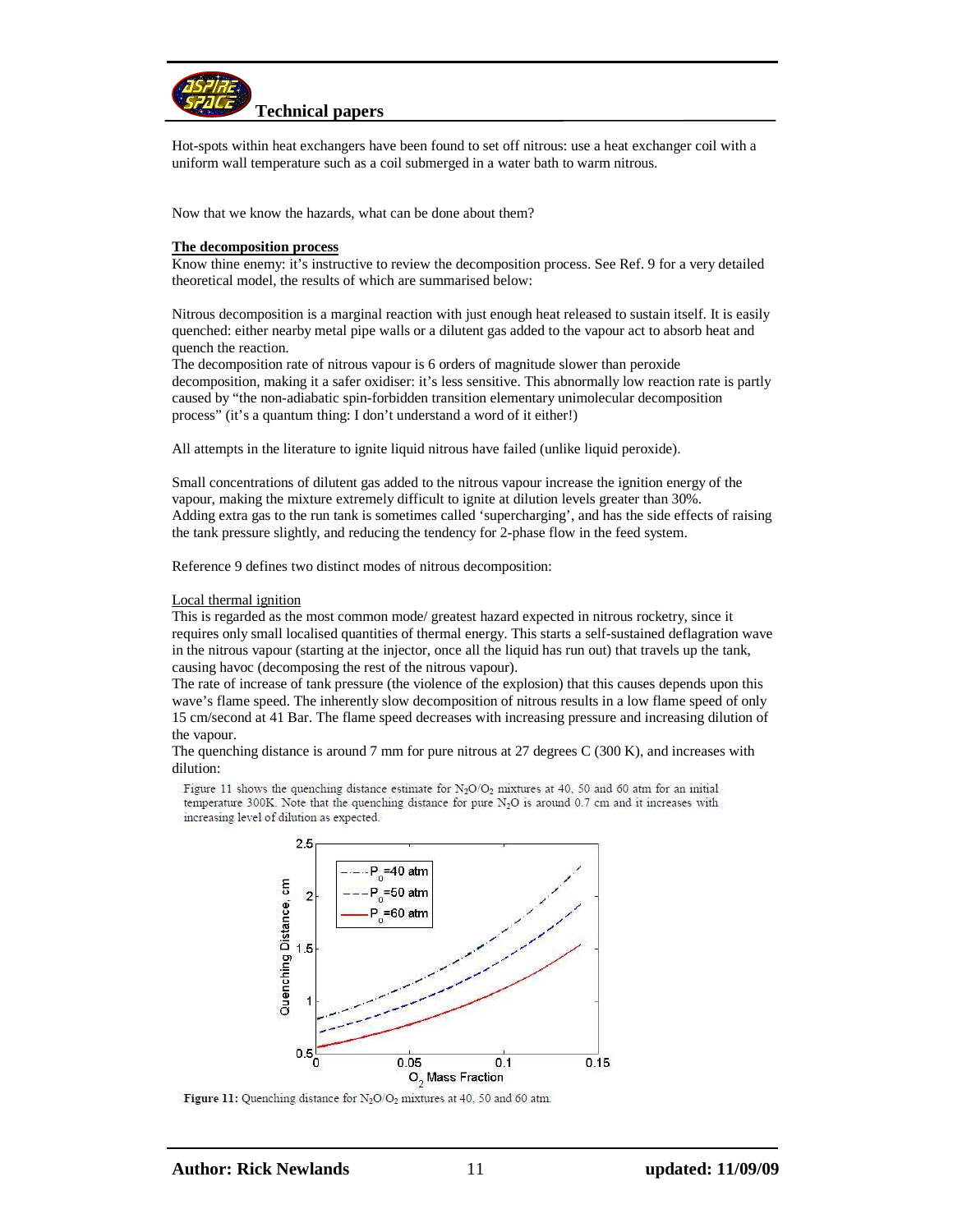

The minimum ignition energy for pure nitrous vapour is very roughly 100 millijoules (not a lot). There is a *big* effect on local thermal ignition if you dilute the tank vapour: dilution by 30% gox raises the ignition energy to roughly 500 Joules, making ignition virtually impossible.

(Note: as yet I'm not sure whether this dilution figure is based upon the mass of vapour at the end of the burn, or is based on the total nitrous mass at the start of the burn: I'm waiting to hear from SPG.) Dilution with nitrogen is expected to have a similar effect, and helium is expected to be better: have the same effect at lower dilutions because heat gets conducted away more easily in helium. Ref. 8 suggests you need 4 times less helium compared to nitrogen.

It may seem odd that adding gox to the run tank actually makes things safer. I assume it adds a bit to the specific impulse as well.

The time taken for local thermal ignition-caused decomposition of the tank vapour to occur is surprisingly slow: a typical time to maximum overpressure is 5 seconds, (time to typical flight-weight tank burst is 2 seconds).

This is slow enough for an automatic safety system to react and do something. Dilution doesn't really change the maximum overpressure.

#### Homogenous ignition

This is simultaneous ignition of a sizable bulk of the nitrous vapour when sufficient energy is added (high temperature, such as caused by a fire). It's regarded as the less likely of the two types.

Above a certain high temperature, the heat produced by the exothermic decomposition reaction exceeds the heat loss to the

surroundings and the temperature rises.

A slow increase in temperature begins (an induction period). This is followed by an exponential growth in temperature (causing very rapid gas expansion) once the temperature reaches the overheat temperature.

As this graph shows, below around 850 Kelvin, the induction period is too long for propulsion systems (the nitrous has drained out of the tank and/or feed system by then) so auto-ignition is not going to happen.



Induction time as a function of initial temperature, no heat loss case.

Homogenous ignition is most likely to occur in the feed system due to reverse flow or adiabatic compression. It's unlikely to occur in the run tank due to the need to heat the whole of the nitrous to its high 'auto-ignition' (short induction period) temperature.

The effect of diluting with inert gasses is small: even 80% dilution only raises the 'auto-ignition' (short induction period) temperature by 30 Kelvin.

#### **Flame traps**

There's been talk on Arocket of the possibility of adding a flame trap to the feed line. Nitrous has a much larger quenching distance than typical fuel/air mixtures, so a grid of stainless steel tubes put into the feed line could be able to stop any decomposition that starts at the injector.

The quenching distance for nitrous is around 7 millimetres, so I reckon that a grid of 5 millimetre diameter tubes will work, and the tubes are large enough not to cause much of a pressure drop.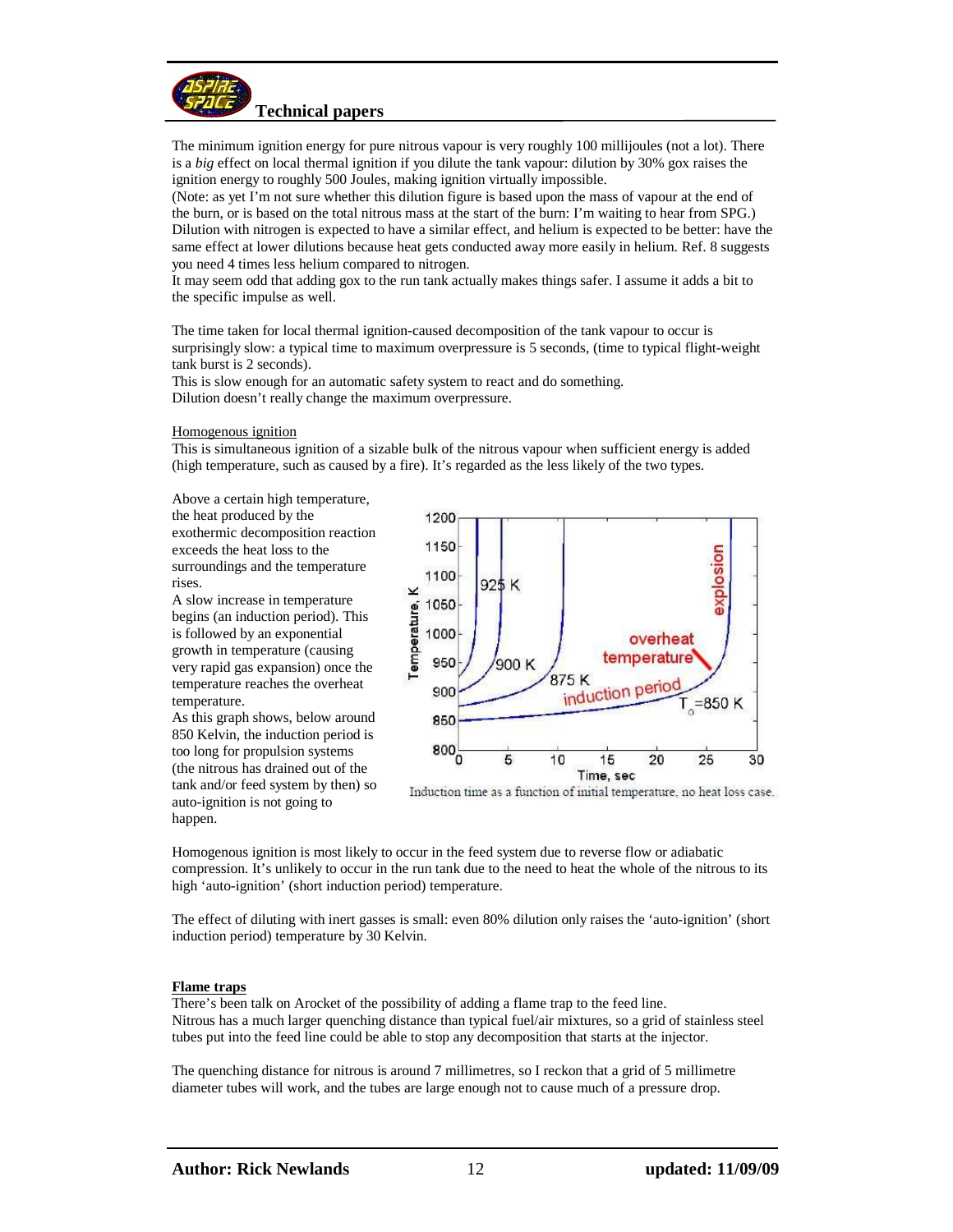

But I must stress that I haven't found any evidence of anyone having tried a flame trap with nitrous. This is a (potentially hazardous) experiment that needs doing.

## **Nitrous material compatibility**

#### Use stainless steel!

As a general guide, materials that are oxygen compatible are suitable for nitrous. It's worth pointing out that I haven't seen any evidence for a catalyst for nitrous that works at room temperature, they all seem to need elevated temperatures.

## Metals

Aluminium, Stainless Steel: satisfactory

Copper and its oxides (and brass/bronze), nickel, and platinum, are highly catalytic with nitrous especially at elevated temperatures, so avoid their use.

Brass, copper, carbon steels are corrosive in presence of moisture: do not use corrosion-prone metals e.g. iron oxide (rust) is a catalyst.

Avoid rust contamination from steel fill tanks; use stainless steel filters in the fill line.

## Plastics

Fluorocarbons such as Polytetrafluoroethylene (PTFE), Polychlorotrifluoroethylene (PCTFE), PET: satisfactory

Other plastics are an ignition hazard.

Nitrous can saturate plastics and composites turning them into 'explosives'.

HTPB fuel saturated with nitrous can be 'explosive'.

## Elastomers

Think carefully about what material to use as your run-tank O-rings. Just because commercial HPR hybrids use 'rubber' O-rings doesn't automatically make it a good idea.

Fluorocarbon-coated O-rings (Buzak and Shamban catalogue) : use these where possible.

Unfortunately, they don't stretch very much.

Buna-N and neoprene degrade in nitrous liquid after several days.

Butyl (isobutene - isoprene) rubber (IIR): not recommended, possible ignition and significant swelling. Nitrile rubber (NBR): not recommended, possible ignition and significant swelling.

Chloroprene (CR): not recommended, possible ignition and significant swelling.

Chlorofluorocarbons (FKM) (VITON $^{\text{TM}}$ ) : not recommended, significant swelling.

Silicon (Q) : satisfactory

Ethylene - Propylene (EPDM): not recommended, possible ignition and significant swelling. Silicone saturated with nitrous is an impact sensitive explosive.

## Lubricants

Nitrous can form an explosive with many hydrocarbons and lubricants: Fluorocarbon based lubricant (krytox): satisfactory Hydrocarbon based lubricant: definitely not recommended, possible ignition.

## **Recommendations**

- Keep everybody well back from the test area whenever nitrous is being loaded/is loaded into the run tank or whenever nitrous is flowing.
- Use a large-volume (large diameter) burst disk on the run tank. Mandatory for manned systems.
- For motor static testing, keep the run tank upright so only liquid gets to the injector at ignition.
- Keep it *very* clean: even very small traces of contaminating fuel can cause problems.
- Avoid the use of catalytic materials.
- Nitrous is a good solvent of hydrocarbons: grubby fingermarks, O-ring polymers, and valve seals.
- Venting nitrous through the combustion chamber should be avoided at all costs.
- Dilution of the nitrous vapour in the run tank is recommended.
- Avoid hard starts: fire the igniter before admitting the nitrous into the chamber.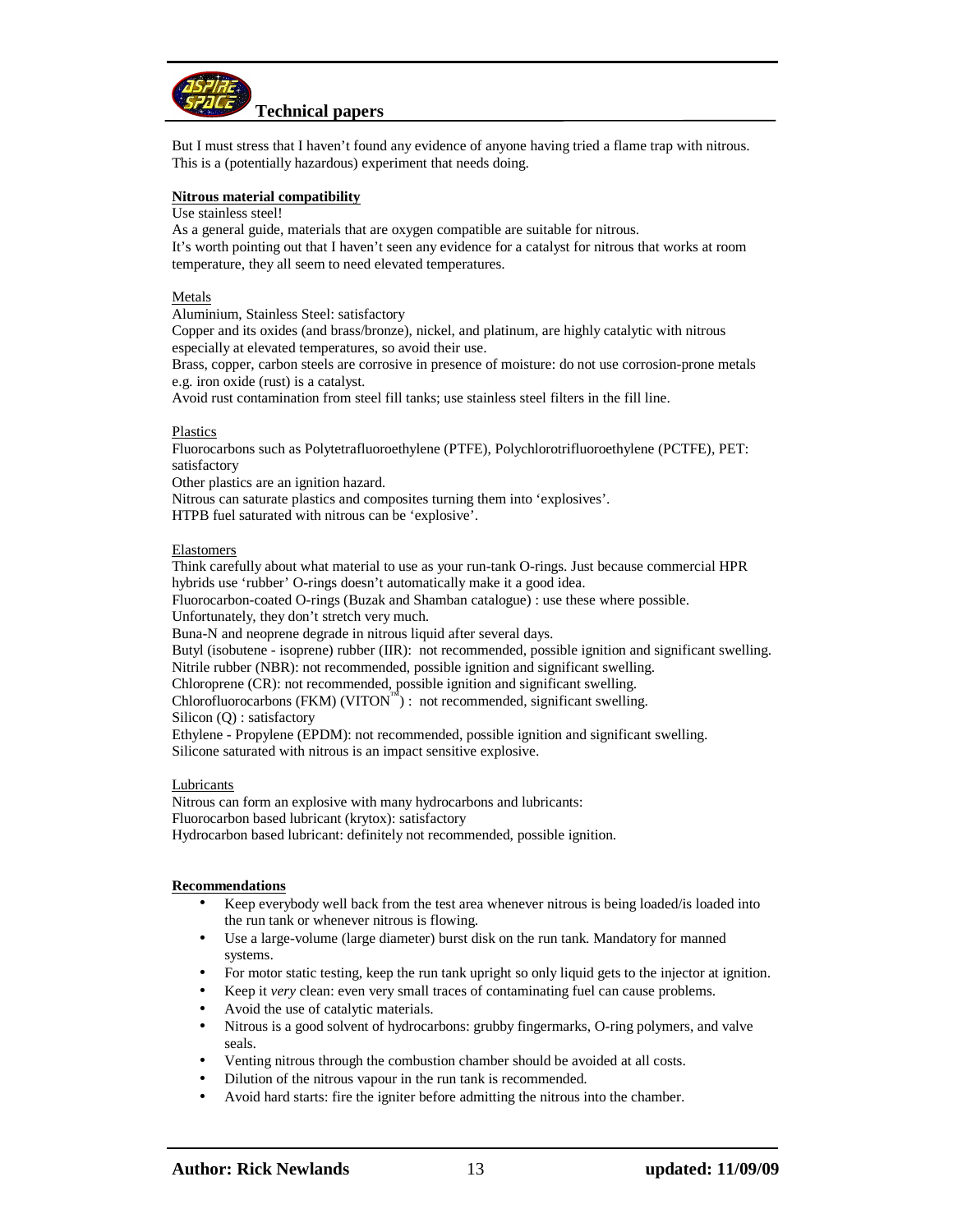

- If using nitrous in a confined space use an oxygen sensor to monitor dangerous concentrations of nitrous which could be inhaled.
- Properly earth all ground support equipment (fill tanks and fill lines), and keep mobile phones switched off when anywhere near nitrous.
- Construct tanks and lines out of conductive material. For composites, work out a way of dissipating static (aircraft composites have metal foil as their outer layer to dissipate lightning strikes. Other approach is to embed carbon nanofibres or nanotubes within the resin.) Scaled are now using a metal tank internal liner.
- Avoid adiabatic compression: minimise feed-line dead volume downstream of the run valve, slow the valve opening.
- Prevent back-flow of igniter gas through the injector.
- Reduce the pressurisation rate of your run-tank as you fill it to no more than 20 psi per second.
- Use small enough injector orifices and widen the nozzle throat to get a good pressure drop across the injector right through the burn (a drop of 20% of the combustion chamber pressure as the liquid runs out).
- Develop safety procedures, and pre-chill the pump, if you pump nitrous from the fill tank to the run tank.
- Use pressure relief devices/burst discs on all trapped volumes of liquid nitrous to prevent hydraulic overpressure.
- Review all moving parts in the nitrous system (regulators, valves) for friction, impact, and static discharge.
- Avoid eddies or stagnation zones in the feed pipework due to sudden changes in cross-section. These can act as flameholders which prevent any decomposition from going downstream.